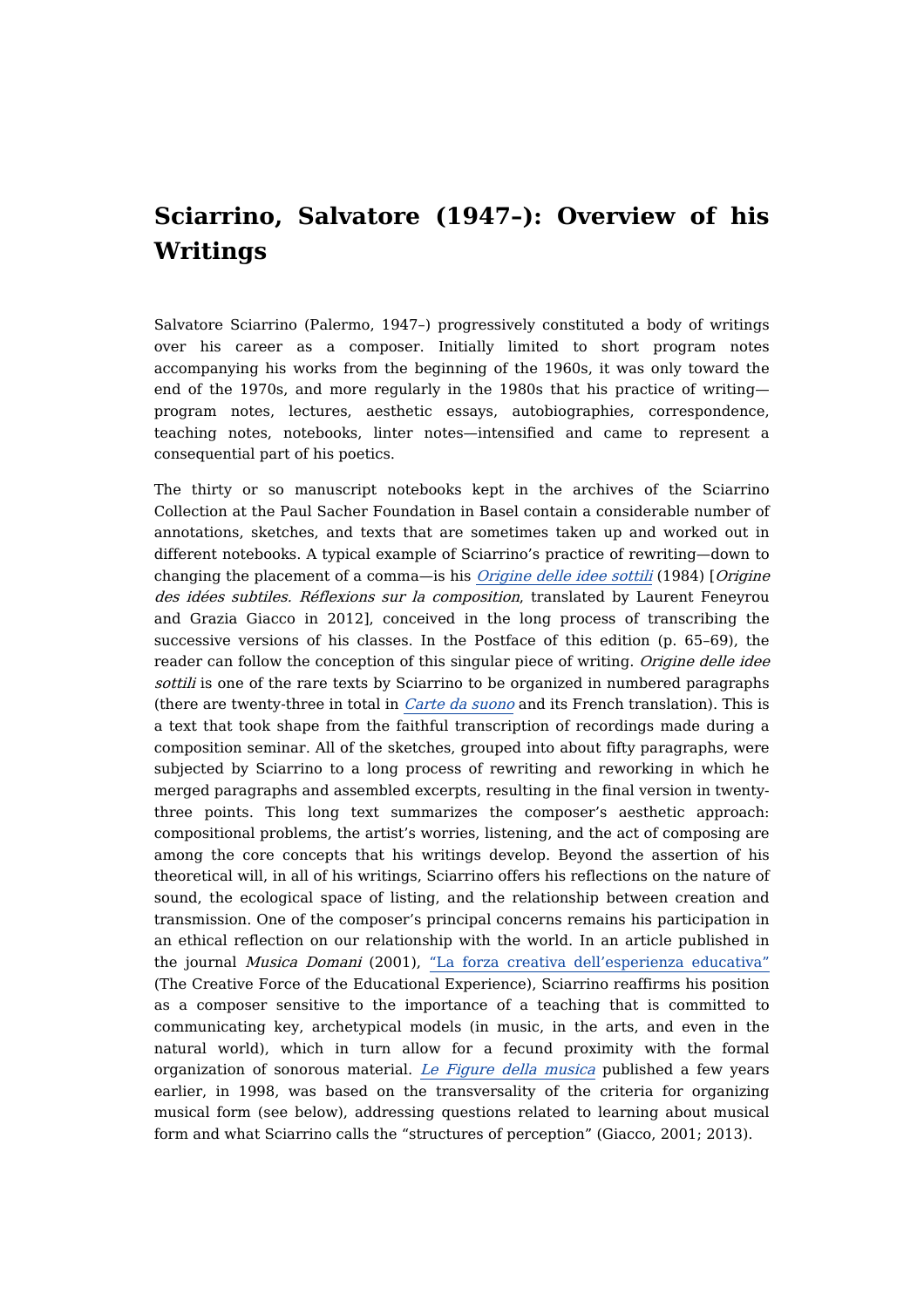Drawings or sketches (often figurative), diagrams of compositions in progress, fill the composer's personal diaries and offer visual counterpoint to his written words. These notebooks–Skizzenbüecher, Paul Sacher Foundation (PSS), Basel—offer an important basis for research on Sciarrino's theoretical works, but they are not the only sources available. For nearly fifty years, Sciarrino has also produced an inexhaustible quantity of texts—prefaces, program notes, writings on artists, interviews, teaching notes, essays, libretti for musical theater (Giuliani, 1999). Sciarrino only progressively developed a desire to sum up his theoretical work, formalizing it late, in 2001, in the collection [Carte](https://dicteco.huma-num.fr/fr/book/35660) da suono. His writings can be grouped into three main categories: his writings on works, those of an aesthetic character, and writings on teaching (Giacco, 2013).

There are also a number of texts that remain unpublished, and this despite the fact that Sciarrino's writings from before 1980 also contain a theoretical aspect that would become stronger in his later texts. Among them, "Sonata da [camera"](https://dicteco.huma-num.fr/fr/paratext/35373) (1971), from the program for the concert Nuova Consonanza, Rome, 31 October 1971; ["Introduzione](https://dicteco.huma-num.fr/fr/paratext/35377) e Aria 'Ancora il duplice,'" program for a concert at the Biennale di Venezia, 29 October 1976; "Di una [musica](https://dicteco.huma-num.fr/fr/article/35347) d'oggi", Rassegna annuale di studi musicologici, 33 (1979); "L'isola [silenziosa,"](https://dicteco.huma-num.fr/fr/paratext/35382) program note for Un immagine di Arpocrate, [Donaueschinger](https://dicteco.huma-num.fr/fr/article/35370) Musiktage, 19 October 1979; "Flos florum ovvero Le Tranformazione della materia sonora," Spirali, II (1980, p. 11–12).

Sciarrino's writings have accompanied him since his early career, even though they remained sparse between 1960 and 1970. It was only later, in 1998, that Sciarrino published the content of his seminars given in Milan and Rome between 1994 and 1995 in Le [Figure](https://dicteco.huma-num.fr/fr/book/35332) della musica (Sciarrino, 1998), thereby offering readers the possibility to enter his theoretical and aesthetic world. Laid out in five parts around the processes of accumulation, multiplication, the "Little Bang," genetic transformations, and "window form," the book includes two CDs of audio excerpts and is richly illustrated, offering one of the best expressions of the Sicilian composer's musical poetics which are marked by a transdisciplinary approach. In Le Figure della musica, Sciarrino's written style is increasingly refined and characterized by the interweaving of associations between distant concepts, a learned but oral style with no footnotes and only rare bibliographical references. Sciarrino published an official [collection](https://dicteco.huma-num.fr/fr/book/35660) of his writings from 1981 and 2001 a few years later in 2001, from which he deliberately excluded his writings before 1980. In an article I cowrote with conductor Marco Angius (Giacco and Angius, 2013), "Les écrits de Salvatore Sciarrino (1981-2001)," we analyze the nature of the composer's writings and propose some hypotheses regarding his choice to exclude a large part of his early output for this collection in seven sections: Lessons; Theater notes; Program notes; Articles; Writings on artists, Notes; Opera libretti.

Over the years Sciarrino has forged a very refined and personal writing style in which he often mixes several subjects within a single text (I, you, we...). The composer opens the doors of his workshop in his writings, inviting us to sit at his composition table. Sometimes he takes a more pedagogical position and pushes the limits of our beliefs. Sciarrino's writings voluntarily employ a voice that exhorts us to question ourselves, to destabilize ourselves, and to be sensitive to the creative power of the artistic imagination.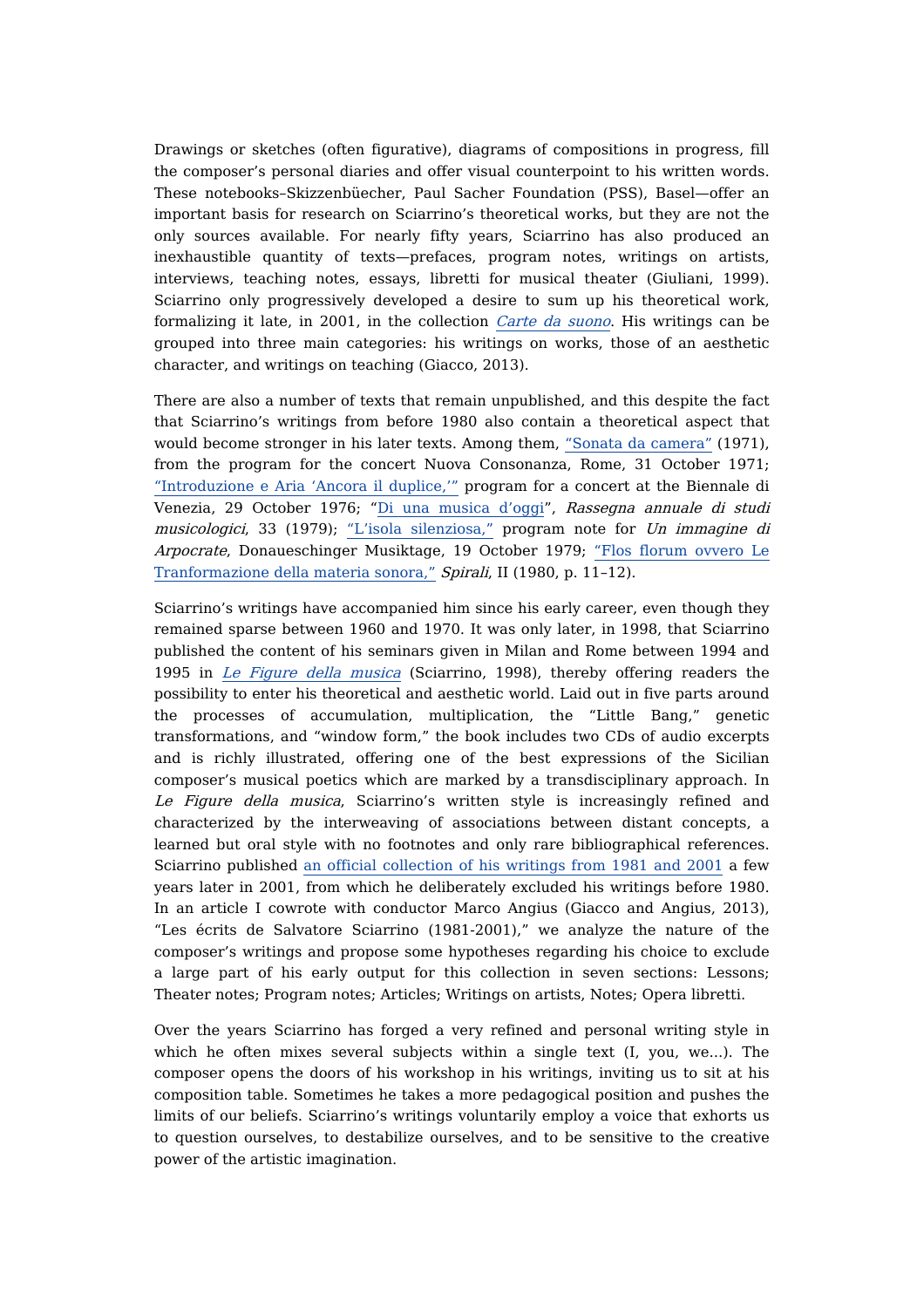Grazia Giacco

10/09/2018

Trans. Christopher Murray

## **Further Reading:**

Feneyrou, L. (éd.) (2013). Silences de l'oracle. Autour de l'œuvre de Salvatore Sciarrino. Paris, CDMC - Centre de Documentation de Musique Contemporaine.

Giacco, G. (2013a). « Salvatore Sciarrino : entre mécanismes de la pensée et écologie de l'écoute ». Dans N. Donin et L. Feneyrou (dir.), Composition et théorie au XX<sup>e</sup> siècle (p. 1729-1746). Lyon : Symétrie.

- (2013b). …un cielo notturno dalle bianche veloci nuvolette… : Sciarrino et ses lieux d'écoute. Dans L. Feneyrou (dir.), Silences de l'oracle. Autour de l'oeuvre de Salvatore Sciarrino (p. 19-25). Paris : Centre de Documentation de la Musique Contemporaine.

- (2013c). « Les écrits de Salvatore Sciarrino (1981-2001) » (co-écrit avec Marco Angius). Dans M. Duchesneau, V. Dufour et M.-H. Benoit-Otis (dir.), Écrits de compositeurs : Une autorité en questions (XIXe et XXe siècles) (p. 217-228). Paris : Vrin.

- (2008). Le théâtre musical de Salvatore Sciarrino, de Vanitas à Macbeth. Autour d'une dramaturgie intime. Dissonance / Dissonanz (102), 20-25.

- (2001). La notion de « figure » chez Salvatore Sciarrino. Paris : L'Harmattan, collection Univers Musical (176 p.).

- (2000). Entre l'espace et le temps. Les figures de Sciarrino / Zwischen Raum und Zeit - Zu den " Figuren " von Salvatore Sciarrino (trad. de P. Müller). Dissonance /Dissonanz, (65), 20-25.

Giuliani, R. (1999). Salvatore Sciarrino. Catalogo delle opere. Musiche <sup>e</sup> scritti. Discografia. Nastrografia. Videografia. Bibliografia. Milan : Ricordi.

Sciarrino, S. (2012). Origine des idées subtiles – Réflexions sur la composition, traduction du texte du compositeur Salvatore Sciarrino [Origine delle idee sottili], en collaboration avec Laurent Feneyrou. Portrait de Laurent Feneyrou. Postface de Grazia Giacco. Paris : L'Itinéraire, 74 p.

- (2001). Carte da suono (1981-2001), sous la direction de Dario Oliveri, introduction de Gianfranco Vinay. Palerme : Novecento/Rome : CIDIM.

- (2001). La forza creativa dell'esperienza educativa. Musica Domani, (118), 30-32.

- (1998). Le Figure della Musica. Da Beethoven <sup>a</sup> oggi. Milan : Ricordi (avec deux Cds d'extraits audio).